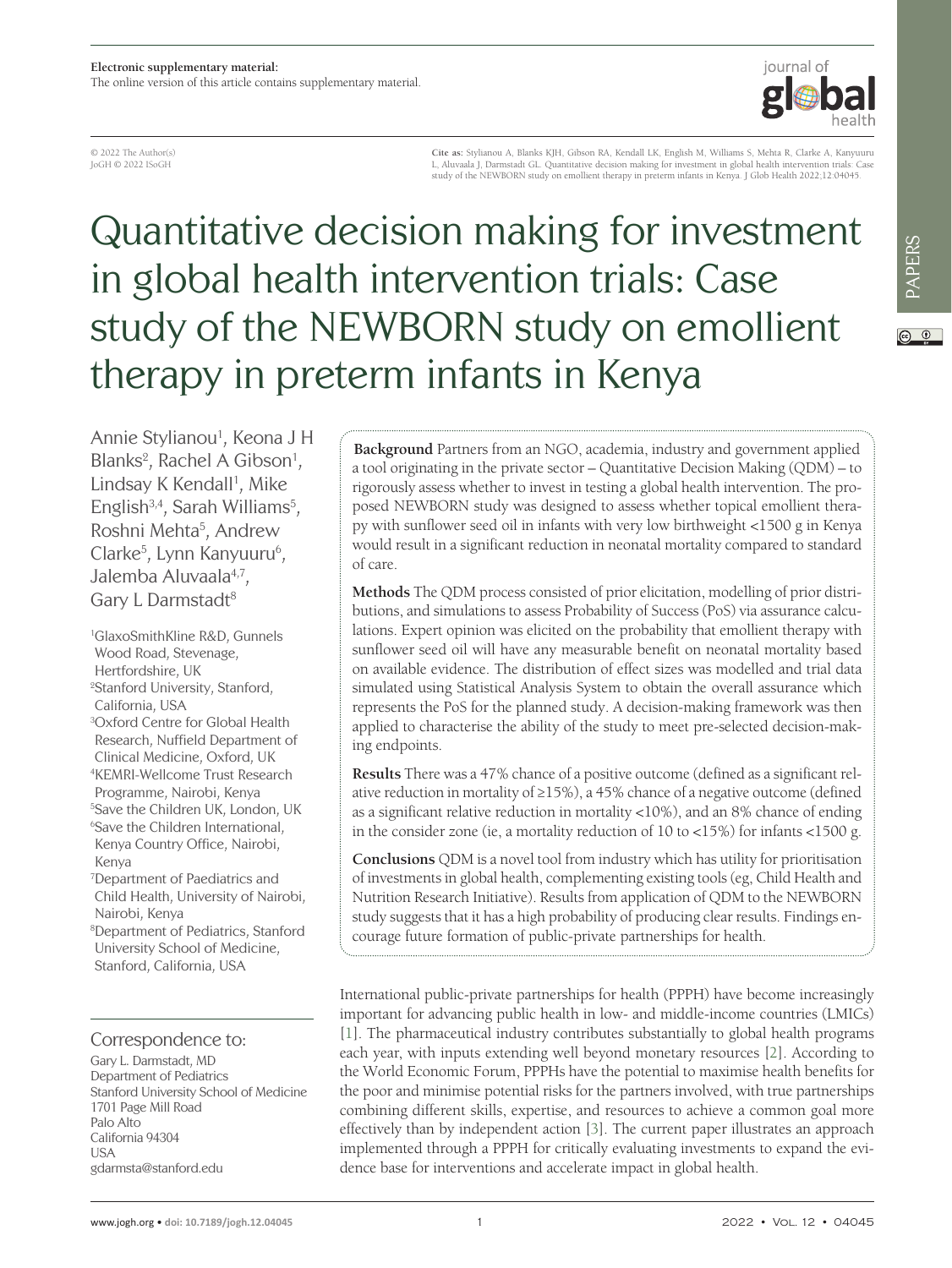The non-governmental organisation (NGO), Save the Children; the private sector pharmaceutical company, GlaxoSmithKline (GSK); the academic institutions, Stanford University and Oxford University; and the Kenya Medical Research Institute (KEMRI)-Wellcome Trust, a country-based governmental body responsible for carrying out health research in Kenya, came together to propose a study in Kenya to investigate whether benefits of topical emollient therapy seen in other settings, particularly in South Asia, can be extended to the East African context. Leveraging expertise present in the public and private sectors, we sought to investigate the potential for emollient therapy to address leading causes of neonatal mortality – prematurity and serious infections – in low- and middle-income countries (LMICs) [\[4](#page-7-3)].

Very preterm (<32 week gestational age) and very low birth weight (VLBW) infants are particularly vulnerable to mortality, in part due to under-developed skin barrier function [\[5\]](#page-7-4). The skin barrier of very preterm infants is lacking in vernix, a naturally protective cutaneous biofilm [\[6](#page-7-5)], and is easily injured and functionally compromised [\[7](#page-7-6)]. The stratum corneum does not fully develop until late in the third trimester, leaving very preterm neonates inadequately protected from fluid and heat loss and the entry of microbial pathogens. This problem is compounded in LMICs by heavy loads of virulent pathogens in unsterile environments [[8\]](#page-7-7) as well as maternal and newborn malnutrition [\[9](#page-7-8)]. KEMRI found that the majority (>95%) of newborn infants die of preventable causes, with most originating from a lack of access to basic high-quality health services including essential facility-based inpatient care [\[10](#page-7-9)]. Risk for mortality is particularly high – approximately 50% – among VLBW infants in Kenya [[10](#page-7-9)[-13](#page-7-10)].

Several studies have reported that the frequent application of certain topical emollients (eg, sunflower seed oil) to the skin of preterm infants may significantly improve growth and has the potential to reduce hospital-ac-quired infection and mortality [[14\]](#page-7-11). However, such data are scarce from sub-Saharan Africa [[15\]](#page-7-12). Through a research and implementation collaboration developed at the intersection of industry, NGOs, academia, and government, our PPPH aimed to ensure an end-to-end approach to investigation and integration of evidence-based emollient therapy in the routine care of preterm infants in LMICs in sub-Saharan Africa.

The present paper applied the Quantitative Decision Making (QDM) framework created by GSK to quantitatively assess the probability of success (PoS) for an intervention trial to answer a given research question [[16\]](#page-7-13). This methodology was adopted to assess the probability that the Neonatal Emollient for faster Weight-gain, Better Outcomes, Reduced mortality and Nosocomial infection (NEWBORN) Study will demonstrate a significant reduction in neonatal mortality and will represent a sound investment in public health impact.

# **METHODS**

#### The QDM process

#### *Introduction*

The QDM framework was created by GSK to quantitatively assess the PoS of planned investments in research trials on products under development. The QDM process consists of prior elicitation, modelling of prior distributions (the design prior or the uncertainty around the true unknown treatment effect), and simulations of clinical trials to assess PoS via assurance calculations [\[17\]](#page-7-14). The use of assurance calculations to inform the design of studies, communicate PoS, and aid investment decision-making is now applied regularly to research projects at GSK.

#### *Elicitation of prior distributions: synthesising current knowledge*

Incorporating a prior distribution into decision-making processes enables the utilisation of all available knowledge around the true treatment effect in PoS calculations. This is based on clinical experience and data from previous similar studies. Prior distribution is informed by a formal prior elicitation process where a number of key experts in the research field of interest are consulted to elicit the best available judgements from a clinical and scientific perspective [\[18\]](#page-7-15). Conducting a prior elicitation is a formal process, ideally conducted face-toface if possible, whereby experts are asked a set of questions around their beliefs regarding one or more uncertain quantities (eg, treatment effect). Following a formal prior elicitation process, the statistician will derive a probability distribution for the quantity of interest which needs to reflect the expert beliefs about the value of the quantity as well as the uncertainty around that belief (the design prior) [\[19](#page-7-16)].

#### *Simulation of assurance and estimation of probability of study success*

The concept of assurance was first advanced by O'Hagan et al. [\[17](#page-7-14)] to incorporate all available knowledge around the true treatment effect in order to quantify the PoS of a proposed study. This approach relies on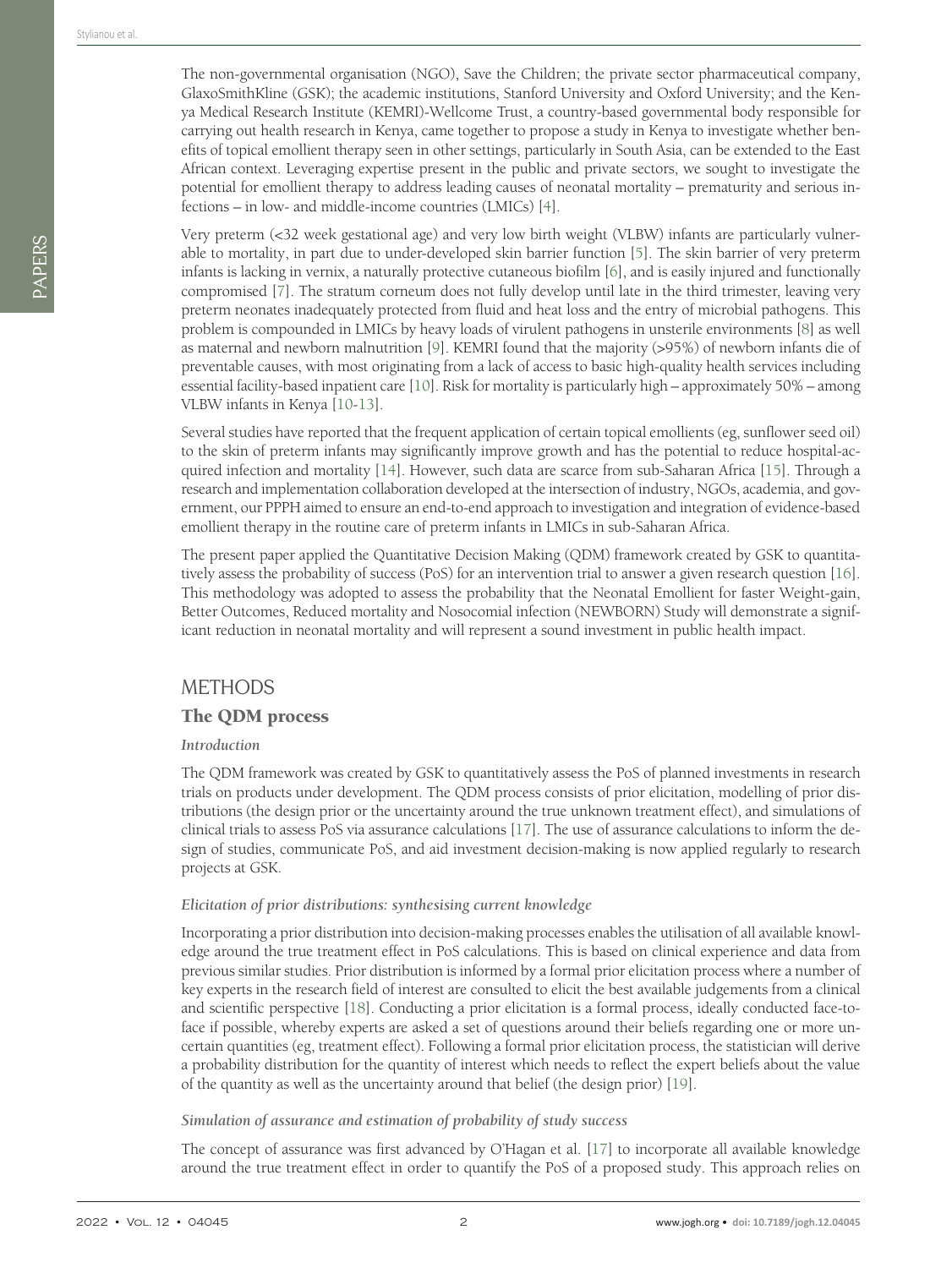quantifying available knowledge using a probability distribution which represents the uncertainty around the unknown true treatment effect.

A key consideration for a study sponsor when designing a trial is the power of the study, which is driven by numerous factors including the sample size, the hypothesis to be tested and the significance level (α). The sample size is chosen to ensure the study will provide sufficient power (the probability of achieving statistical significance assuming a true effect is present) and is usually chosen to be 80 or 90%. A key limitation with power calculations is the need to assume a fixed true value for the treatment effect. Power does not represent the probability of a study having a successful outcome, since at the planning stage the true underlying treatment effect is unknown. Power is merely the conditional probability of a successful trial – it is conditional on the unknown assumed treatment effect used in the power calculations at the planning stage.

Assurance, on the other hand, considers a collection of available evidence around the treatment effect when designing a trial [[20\]](#page-7-17). Unlike power, assurance represents the unconditional probability that a trial will result in a specific outcome, taking into account the uncertainty around the true unknown treatment effect (known as the prior) and is therefore of greater potential value in the planning of trials. In the approach taken by O'Hagan, the uncertainty from the sampling variability is part of the power function, which is predictive conditional on a fixed value of the true treatment difference, Δ. The assurance is calculated as [\[17](#page-7-14),[21\]](#page-8-0):

$$
\int P(S_1|\Delta)\pi_D(\Delta)d\Delta = \int_{x_1} \int p(X|\Delta)\pi_D(\Delta)d\Delta dX = \int_{x_1} p(X)dX.
$$

Where

Δ represents the true treatment difference,

 $\pi_{\rm\scriptscriptstyle D}^{}$  ( $\Delta$ )represents the design prior for the true treatment difference,

*X* denotes the data which has the likelihood  $p(X|\Delta)$ ,

*S*1 represents the event of achieving a pre-defined success criterion.

Simulation techniques can then be utilised to calculate the assurance, in order to obtain an estimate of the PoS by incorporating the sampling from the prior distribution. This process, known as Bayesian clinical trial simulation, involves three key steps. First, simulation is used to sample a value from the prior distribution. Then simulation is used to sample the outcome of the trial based on the prior distribution and the characteristics of the planned study design such as proposed sample size and size of the pre-defined clinically relevant difference. Finally, an assessment is made whether the simulated trial will produce positive or negative results. These steps are repeated numerous times (eg, 1000000 simulated trials) and then the PoS is derived based on the number of simulated trials which are positive divided by total number of simulated trials.

#### Proposed NEWBORN Study Design

The proposed NEWBORN study was designed to assess whether topical emollient therapy with high-linoleate (>60% linoleic acid) sunflower seed oil in preterm infants would result in a significant reduction in neonatal mortality compared to standard of care. A relative reduction of ≥15% was considered significant and could warrant policy change for adoption of emollient therapy for VLBW infants in Kenyan hospitals. The study planned to recruit babies weighing ≤1500 g (or ≤2000 g) – with VLBW (<1500 g) as a proxy for being very preterm, approximating a gestational age of <32-33 weeks) – and to randomise eligible babies to the emollient therapy or control (standard of care) arms in a 1:1 ratio. The primary endpoint was all-cause mortality (absolute count of deaths) based on a difference of morality rates of the two study groups assessed up to the time of discharge from the hospital or death within 28 completed days (ie, the end of the neonatal period), whichever occurred sooner. The study was due to be carried out in Kenya where the neonatal mortality rate in infants ≤1500 g is estimated to be about 50% (and 30% for newborn infants ≤2000 g) [[10-](#page-7-9)[13](#page-7-10),[22\]](#page-8-1). While many interventions are recommended by the WHO for use in VLBW in settings such as Kenya [\[23,](#page-8-2)[24](#page-8-3)], quality of care and availability of many life-saving interventions is variable [[25](#page-8-4)[-27](#page-8-5)]. Emollient therapy is an inexpensive intervention that can be readily applied and appears to be acceptable for use by frontline workers and families, and thus has potential for widespread use [\[28](#page-8-6)[,29](#page-8-7)].

#### Application of QDM to the NEWBORN study

#### *Elicitation of prior distribution*

In applying the QDM process to the NEWBORN study, we aimed to address two key questions as part of the prior elicitation. First, what is the probability that any planned emollient intervention would have any benefit above standard of care? Second, assuming the planned intervention does have some benefit (above a control arm/standard of care), then what is the range of plausible effects?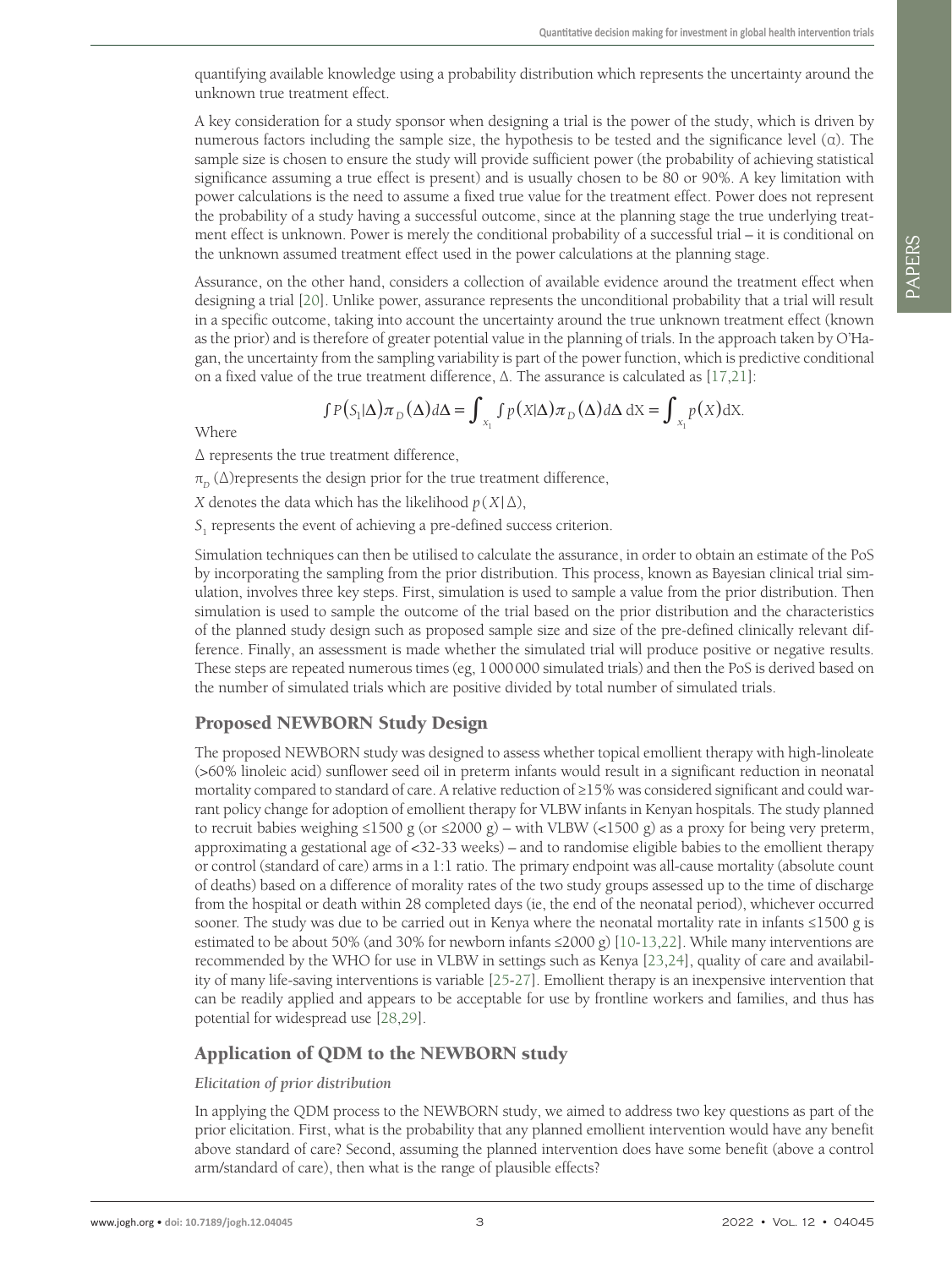In order to address these requirements of the QDM process, a panel of experts was formed which consisted of GSK personnel, external experts and key opinion leaders in maternal and newborn health; three panel members have particular expertise in newborn care in low-resource settings (Table S1 in the **[Online Supplemen](#page-7-18)[tary Document](#page-7-18)**). The second step was to prepare a package of available evidence within this field which was comprised of data from previous study publications assessing emollient therapy and neonatal mortality (Table S2 in the **[Online Supplementary Document](#page-7-18)**). This package of information was shared with the panel and the following two specific questions were posed for the panel's consideration based on their expert knowledge in this field and the available package of data: 1) "What do you feel is the probability that emollient therapy will have any measurable benefit on neonatal mortality above standard of care?" and 2) "Assuming emollient therapy has some measurable benefit on mortality, what do you believe are the plausible range of values (e.g., lower bound and upper bound) for relative reduction in neonatal mortality? The plausible range should represent the range of values that you are 99% certain the "true" relative reduction lies within – in other words, you would be very surprised if the "true" reduction was outside of this range." The panel was asked to consider these two questions based on their knowledge of newborn infants who are A)≤1500 g, and B)≤2000 g. As it was not possible to hold a face-to-face prior elicitation, experts were asked to provide a written justification for their beliefs.

#### *Estimation of prior distribution*

A bi-modal distribution was adopted for the design prior in order to (i) account for the probability that emollient therapy has no measurable benefit in neonatal mortality above standard of care, and (ii) account for the probability that emollient therapy has some measurable benefit above standard of care with some uncertainty around the true effect size. This was achieved by eliciting the experts' opinions on the probability that the treatment has a true positive/favourable effect ('w'), and eliciting the minimum and maximum range of the relative reduction in neonatal mortality under the assumption that the treatment does have a favourable effect. A bi-modal prior was then formed to represent the overall prior for the treatment effect by (i) utilising a uniform distribution to model the absolute reduction in mortality (derived from the elicited minimum and maximum effect range for the relative reduction), and weighting this distribution by 'w', and (ii) utilising a normal distribution to introduce a 'spike', with weight '1-w', at zero to model the distribution of a treatment effect, in line with standard of care, (ie, represents no effect of emollient therapy) [[19](#page-7-16)].

#### *Simulation of assurance and estimation of PoS*

Statistical Analysis System was utilised to simulate the results of 1000000trials, designed to detect a statistically significant relevant reduction of ≥15%, using the bi-model design prior. In order to weight the uniform and normal distributions accordingly within the bi-model, data was initially simulated from a standard discrete uniform distribution U (0,1). If the simulated value was $\leq w$ , then trial results were simulated from a uniform distribution U (a, b) which represents a favourable effect accounting for the minimum absolute reduction (a) and maximum absolute reduction (b) in mortality. If the simulated value was>'w', then trial results were simulated from a normal distribution, N ( $\mu$ , $\sigma$ <sup>2</sup>) where  $\mu$  is the mean reduction in mortality due to emollient therapy in line with standard of care (ie, represents no effect) and  $\sigma^2$  represents a small variance around the mean. Similar simulations were run to assess the bi-modal design prior distribution for infants ≤2000 g.

Success, based on observing a statistically significant relative reduction of ≥15% in neonatal mortality, was then derived for each of these simulated trials. The overall assurance was estimated based on the number of simulated trials with a statistically significant reduction of ≥15% in mortality over the total number of simulated trials. This overall assurance is then a representation of the PoS for the planned trial.

#### *Decision-making framework*

Decision-making endpoints for this study were based on reductions in mortality. Key secondary endpoints were weight gain, time to hospital discharge and infection rates. Other non-decision-making endpoints included clinical improvement of skin condition based on clinical assessment scores and reductions in rates of transepidermal water loss (TEWL) as a measure of skin barrier integrity.

A positive outcome was defined as a statistically significant relative reduction in all-cause neonatal mortality and on observing a ≥15% relative reduction following emollient therapy compared to standard of care. A negative outcome was defined as a <10% relative reduction in all-cause neonatal mortality following emollient therapy compared to standard of care. We further defined a "consider zone" as a mortality reduction of 10 to <15%, which would result in consideration of key secondary endpoints including weight gain, time to discharge, physician reported infection rates, skin condition and TEWL.

PAPERS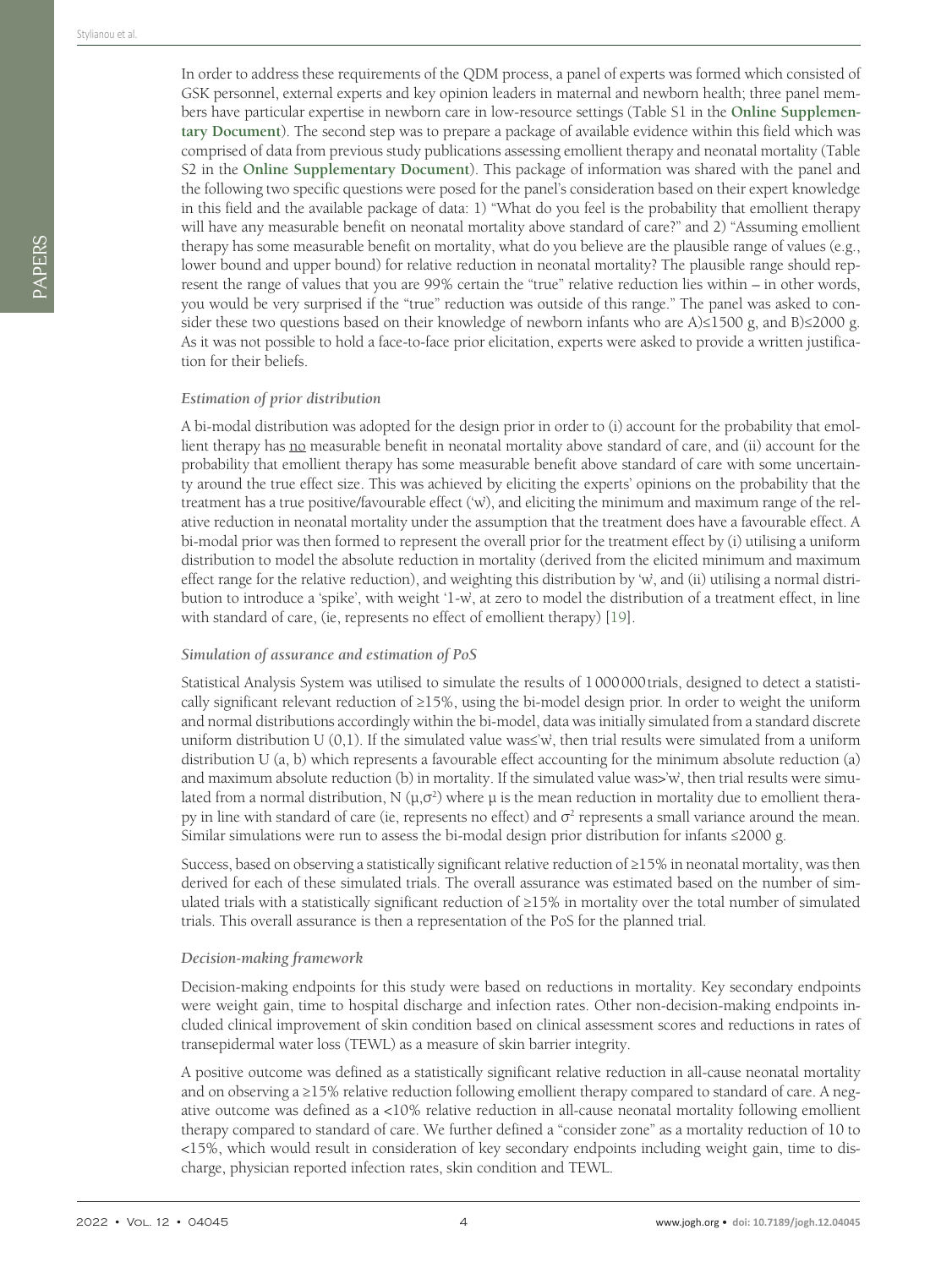### Patient and Public Involvement

Patients/the public were not involved in this study.

<span id="page-4-0"></span>

**Figure 1.** Bi-modal design prior distribution based on reduction in neonatal mortality in infants. **Panel A.** Infants ≤1500 g. **Panel B.** Infants ≤2000 g.

<span id="page-4-1"></span>

Figure 2. Expert panel member estimates of the plausible range of mortality reduction from emollient therapy in infants. **Panel A.** Very low birth weight infants ≤1500 g\* **Panel B.** Infants ≤2000 g\* Expert panel members were asked: "Assuming emollient therapy has some measurable benefit on mortality, what do you believe are the plausible range of values (e.g., lower bound and upper bound) for relative reduction in neonatal mortality?"

# **RESULTS** Prior elicitation

The overall consensus from the QDM panel following the prior elicitation process was that there was a 66% probability that emollient intervention would have some benefit on mortality (and 34% probability that there would be no benefit), above standard of care in infants ≤1500 g (**[Figure 1](#page-4-0)**, Panel A). For infants born weighing ≤2000 g, the panel placed 48% weight, on average, on the probability of emollient therapy having some benefit and 52% probability of no benefit, above standard of care (**[Figure 1](#page-4-0)**, Panel B).

Assuming emollient therapy has some benefit on neonatal mortality, the panel elicited the effect of emollient therapy to be in the range of 1%-50% above standard of care for infants ≤1500 g (**[Figure 2](#page-4-1)**, Panel A) and for infants ≤2000 g (**[Figure 2](#page-4-1)**, Panel B).

#### Simulations

SAS simulation code for the bi-modal design prior distribution is shown in Table S3A in the **[Online Supple](#page-7-18)[mentary Document](#page-7-18)** for infants ≤1500 g, and in Table S4A in the **[Online Supplementary Document](#page-7-18)** for infants ≤2000 g. Trial simulations and output from trial simulations for infants ≤1500 g are shown in Tables S3B and S3C in the **[Online Supplementary Docu](#page-7-18)[ment](#page-7-18)**, respectively. Corresponding trial simulations and output for infants ≤2000 g are shown in Tables S4B and S4C in the **[Online Supplementary Docu](#page-7-18)[ment](#page-7-18)**, respectively. According to the design prior and the proposed trial design, there was a 47% chance of a positive outcome (defined as a significant relative reduction in mortality of ≥15%), a 45% chance of a negative outcome (defined as a relative reduction in mortality <10%), and an 8% chance of ending in the consider zone (ie, a mortality reduction of 10 to <15%) for infants ≤1500 g (**[Table 1](#page-4-2)**). For newborn infants ≤2000 g, we found a 37% chance of a positive outcome (defined as a significant relative reduction in mortality <10%), a 54% chance of a negative outcome, and a 9% chance of ending in the consider zone.

<span id="page-4-2"></span>**Table 1.** Probability of study success in all-cause neonatal mortality for low birthweight newborn infants in Kenya\*

| <b>BIRTHWEIGHT</b>    | <b>PROBABILITIES</b> |                 |             |
|-----------------------|----------------------|-----------------|-------------|
|                       | Go (%)               | Consider $(\%)$ | Stop $(\%)$ |
| Infants $\leq$ 1500 g | 47%                  | 8%              | 45%         |
| Infants $\leq$ 2000 g | 37%                  | 9%              | 54%         |

\*Success defined as observing a statistically significant relative reduction in mortality of at least 15% above standard of care.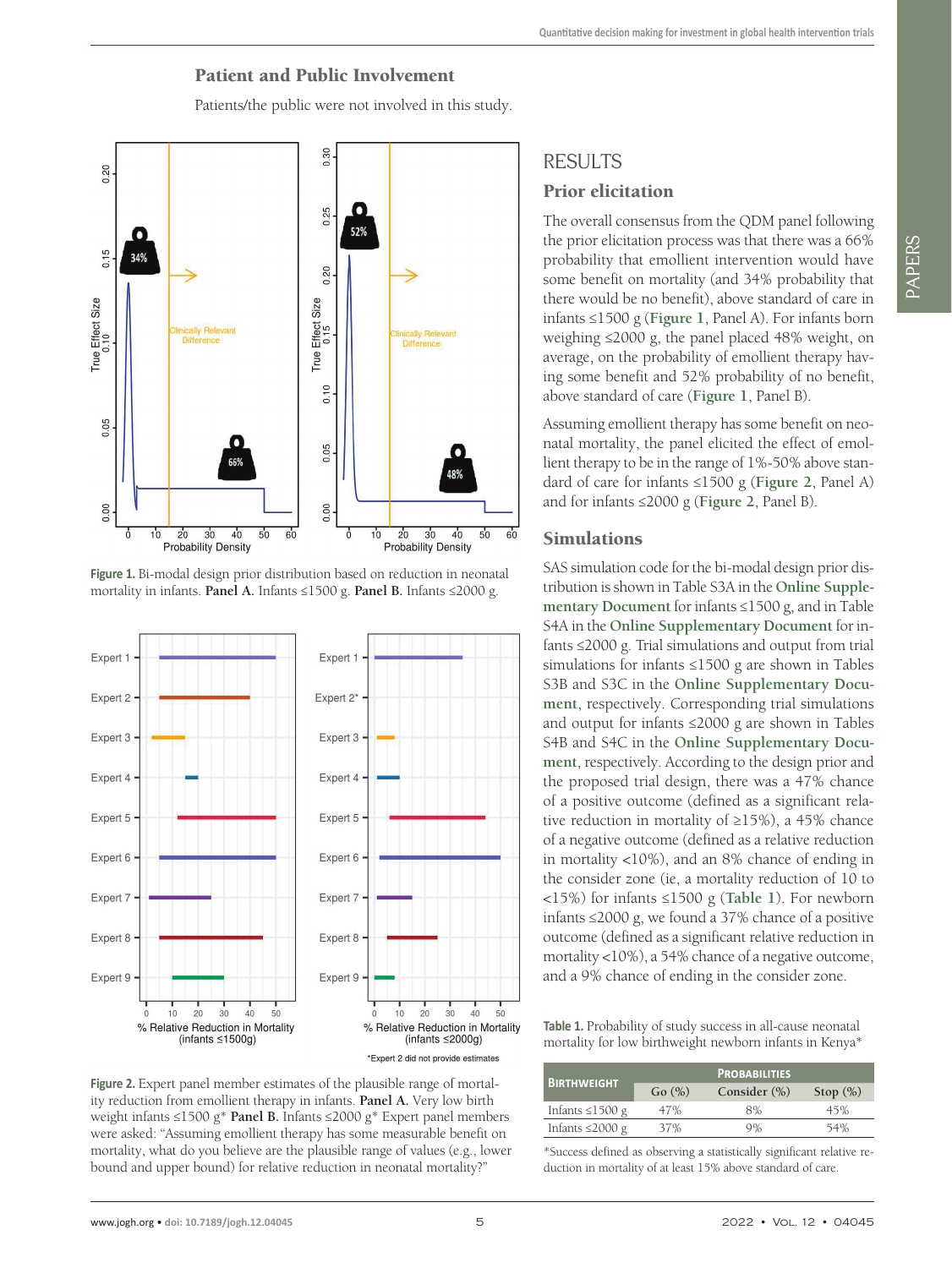## **DISCUSSION**

We applied the QDM framework to the NEWBORN study in order to calculate the probability that the study will demonstrate a significant reduction in neonatal mortality rates and therefore represent a sound investment from a financial and ethical standpoint. Elicitations of prior distribution, study simulations, and estimations of PoS were used to determine that the NEWBORN study, if it were to be conducted, would have a high probability of clearly answering its research questions. Assurance calculations derived a low (8%-9%) probability of the outcome ending in the consider zone, thus reinforcing the finding that the trial is likely to produce clear results.

Historically, before adopting prior elicitation and assurance simulations, GSK focused on power – a measure of the likelihood of observing a statistically significant result conditional upon some assumed but unknown value of the true treatment effect  $[17]$  $[17]$  – as the probability of statistical success in the context of major project milestones. However, a perceived inconsistency between GSK's phase III trials being nominally powered at 90%, yet with lower actual success rates observed across the industry [[30](#page-8-8)], pointed to power as an insubstantial measure for informing investment decisions. This led to the realisation that power statements are often misinterpreted as a substitute measure of PoS. Relying upon a power calculation as a proxy for PoS may thus jeopardise transparency in terms of the extent to which a trial has potential to achieve success [\[17\]](#page-7-14).

The concepts of assurance and prior elicitation are becoming increasingly established in the literature as a broader and more relevant measure of PoS [\[17](#page-7-14),[31\]](#page-8-9). More widespread adaptation of prior elicitation and assurance is encouraged because their routine application provides several benefits. Compared to power, estimated PoS is more meaningful as a basis, as it captures current knowledge and uncertainties about treatment effect, thereby supporting discussions of trial design and objectives. Second, transparent insight is provided to the assumptions that are driving PoS, further refining study design and enhancing team understanding [\[19](#page-7-16)]. Also, the probability of observing clinically relevant effect sizes is explicitly characterised in advance. Moreover, the relationship between PoS and sample size can be assessed such that an optimal sample size can be identified in terms of incremental return on investment [\[17](#page-7-14)]. Finally, conventional statistical tests tend to dichotomise results according to whether they are or are not significant and do not allow decision makers to take explicit account of additional evidence – for example, of biological plausibility or of biases in the studies. In contrast, data presented as a series of posterior probability distributions better guide policy decisions by reflecting the reality that degrees of belief are often continuous, not dichotomous, and often vary from one person to another in the face of inconclusive evidence [\[32\]](#page-8-10).

Thus, the use of assurance and prior elicitation has become routine within GSK as projects approach major milestones such as committing to phase III development. A part of the QDM framework at GSK consists of (1) determining a prior distribution for the effect(s) of interest used to support assurance calculations (eg, effect for treatment, effect for control, or effect for the difference between them) derived through various processes such as from individual expert opinions and/or a data-driven prior; and (2) an outline of the proposed study design and a clear definition of success in clinical and statistical terms so that assurance is aligned with specific target clinical profiles. Graphic visualisations of the relationship between assurance, study design and sample size may also be informative. Various other pharmaceutical companies have also adopted assurance to inform Go/No-Go decisions and aid trial design [\[31](#page-8-9),[33](#page-8-11)[-36](#page-8-12)].

The use of assurance in tandem with prior elicitation can be integrated with other means of assessment and prioritisation of global health interventions, such as the Child Health and Nutrition Research Initiative (CHNRI) approach [\[21](#page-8-0)[,37](#page-8-13)]. While CHNRI shares an element of prior distribution, QDM extends assessment of evidence to incorporate additional statistical calculations of study risk and its integration of various forms of prior elicitation, for example, including Delphi, the Sheffield Elicitation Framework, and others [[38](#page-8-14),[39](#page-8-15)]. Given the limitations of bias that often appear in panel-based prior elicitation, it is important to ensure that a balance of external and internal experts are utilised as part of the prior elicitation process to counteract potential bias, guiding investors and those involved in study design to an accurate depiction of study risk and success.

The application of QDM to the NEWBORN study is one application of many in which evaluating assurance has played an important role in project decision-making or study design. Since 2017, project teams at GSK have routinely assessed assurance for projects and studies seeking endorsement by GSK governance committees. As a result of this assessment, there was a suggestion that the NEWBORN study had a high probability of producing clear results. Onset of the COVID-19 pandemic, however, delayed implementation of the study beyond the end-date for the GSK/Save the Children partnership strategy under which the study would have been implemented.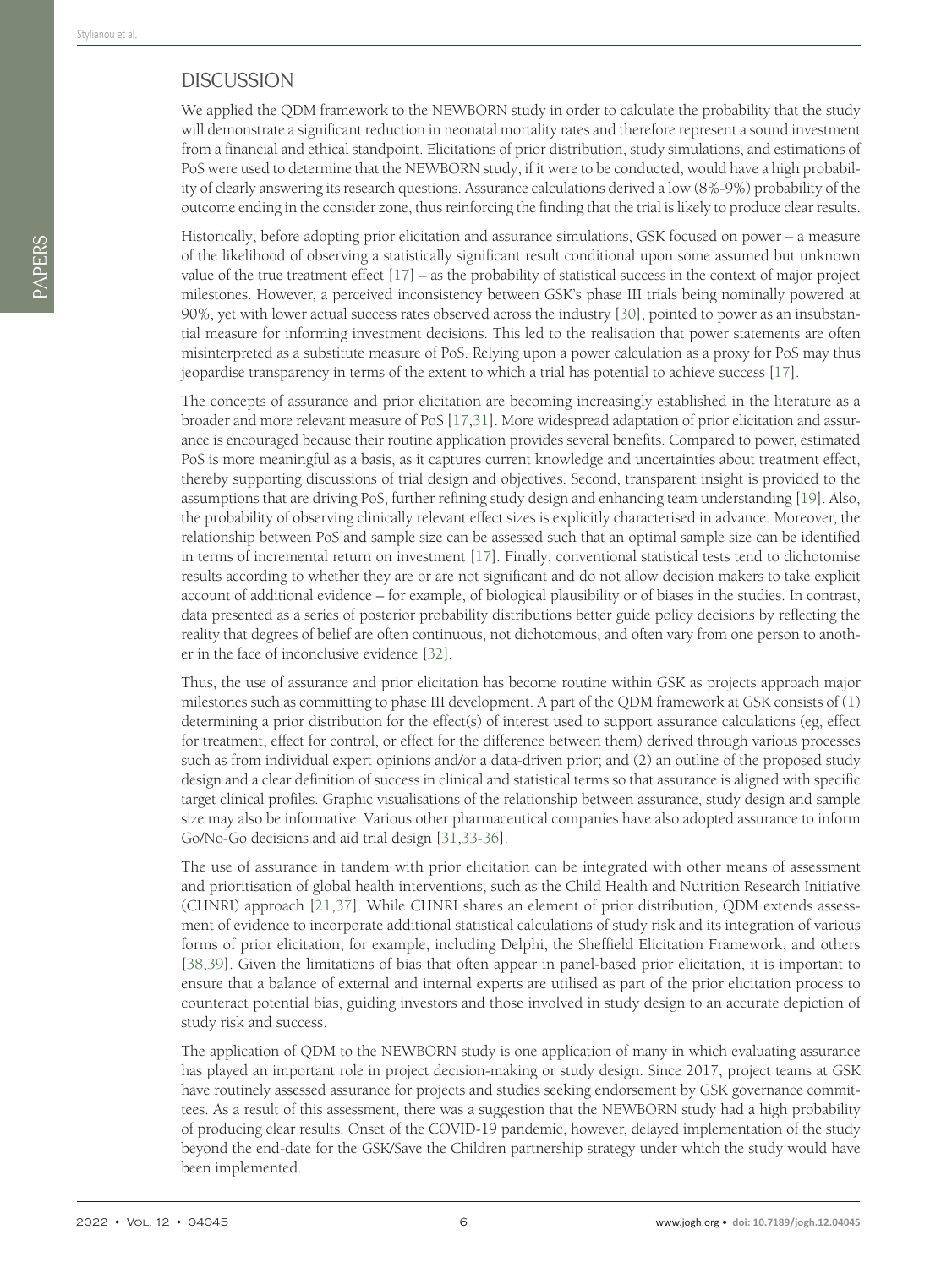This study sheds light on the value of PPPHs in synthesizing disparate yet complementary skills and perspectives present in the private and public sectors. Through partnerships like that of GSK, Save the Children, and representatives from Stanford and Oxford Universities in collaboration with KEMRI, the reciprocal expertise of industry, NGOs, academia and government may bring industry stakeholders and those involved in study design closer to developing interventions of maximal benefit to beneficiaries. Benefits of approaching global health problems from a multisectoral perspective can come in the form of resources, intellectual input, contextual refinement, investment methodologies, and value assessment frameworks like QDM. Moreover, co-ownership of the process by NGO and governmental partners helps to ensure uptake of QDM findings into research and ultimately policy and programme implementation. Tools from the private sector can also be applied to global health independent of the pharmaceutical industry, and vice versa. For instance, a funder may use QDM to assess the PoS of a study, a researcher to refine their study design, a grant writer to provide a quantitative basis for their proposal, or an NGO, government or in-country partner to decide whether to allocate resources to a program. If adopted on a global scale, such partnerships may thus accelerate the advancement of global health.

#### Limitations

Despite its strengths, the QDM framework possesses limitations. While QDM integrates uncertainty about the treatment effect, if bias is present in the prior elicitation stage, the assurance calculation may be affected. This shortcoming can be met by maintaining transparency when communicating assurance to decision makers by including how experts arrived at a specific prior as well as a summary of the prior alongside presentation of assurance values and where applicable highlighting any potential conflict of interest among member of the prior elicitation panel. As applied to the NEWBORN study in particular, for instance, a potential conflict of interest in promoting the study might have existed for five out of nine of the panellists, who were involved in the NEW-BORN study design, two of whom were GSK employees, as noted in Tables S1 in the **[Online Supplementary](#page-7-18) [Document](#page-7-18)**. Four of nine of the panel members were GSK employees; however, the QDM analysis was performed under an explicitly non-profit global health program, and there was no potential financial conflict of interest. Finally, the involvement of a limited group of technical experts and stakeholders in a prior elicitation panel may lead to bias. To mitigate potential bias, however, expert panel members must provide a written justification of their beliefs, referencing prior research. While the expert panel was small, we sought to ensure diverse representation, which appears to be reflected in the members' broad ranges of certainty in levels of reduction in mortality (**[Figure](#page-4-1)** 2). This level of uncertainty was used to construct the prior distribution which was then used to model data for possible outcomes. Hence, the variability in the views of the panel members – many of whom indicated the reduction in mortality could lie below or above the 15% clinical cut-off – was captured in the simulations which derived a low probability of landing in the consider zone (8%-9%), which provides reassurance that if the study was conducted, a clear answer to the research question likely would be obtained.

# CONCLUSIONS

At the cutting edge in industry applied to global health, QDM is part of a rigorous assessment process of whether to make an investment in an intervention by quantifying the risks and PoS associated with a given study, for the benefit of patients/subjects, investors and researchers. QDM is a promising method of calculating study PoS that could be used alongside other research and investment prioritisation tools in global health. The NEW-BORN study is a case study of a PPPH bringing together multiple partners representing NGO, academia, industry and governmental sector to inform the viability of a study as an investment and to create co-ownership for research design. Investigating the PoS of a study using QDM maximises the efficiency and benefit of research to diverse stakeholders in global health.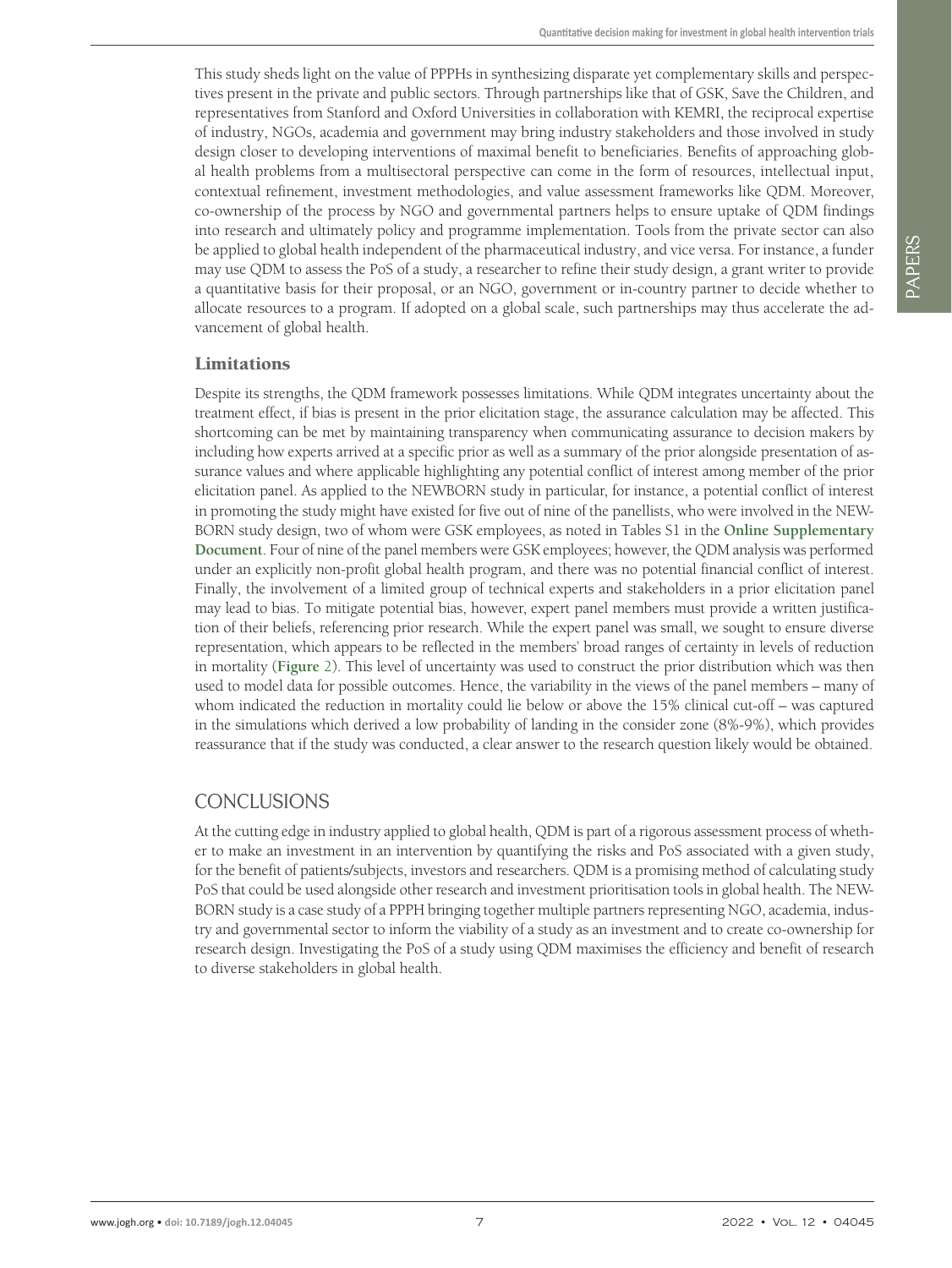REFERENCES REFERENCES **Acknowledgements:** We thank the members of the prior elicitation panel for their expert input, including Sindura Ganapathi at the Bill and Melinda Gates Foundation; Kathleen Beach at Biocryst; Christopher Were at GSK, Kenya; and Naveen Sankar of GSK, South Africa.

**Funding:** This study was funded by GlaxoSmithKline, UK, under a research collaboration, as part of the GSK /Save the Children partnership. KJHB was supported by the King Center for Global Development at Stanford University. GLD was a consultant to Save the Children.

**Authorship contributions:** GLD, AS, RAG and AC conceptualized the manuscript; AS and RAG conceptualised the QDM analysis; AS, RAG, ME, SW, and GLD participated in the prior elicitation expert panel; AS conducted the simulation of assurance and estimation of probability of study success. AC, RAG, GLD, SW, LKK, AS, RM, ME, and LK conceptualised and developed the protocol for the NEWBORN study. KJHB, GLD and AS wrote the first draft of the manuscript. All authors reviewed and approved the manuscript for publication.

**Competing interests:** AS, RAG, and LKK are current or former employees and shareholders of GlaxoSmithKline. SW, RM, AC, and LK are current or former employees of Save the Children. The authors have completed the ICMJE Declaration of Interest form (available upon request from the corresponding author), and declare no further conflicts of interest.

**Additional material**

<span id="page-7-18"></span>[Online Supplementary Document](https://jogh.org/documents/2022/jogh-12-04045-s001.pdf)

- <span id="page-7-0"></span>1 Kostyak L, Shaw DM, Elger B, Annaheim B. A means of improving public health in low- and middle-income countries? Benefits and challenges of international public-private partnerships. Public Health. 2017;149:120-9. [Medline:28595064](https://www.ncbi.nlm.nih.gov/entrez/query.fcgi?cmd=Retrieve&db=PubMed&list_uids=28595064&dopt=Abstract) [doi:10.1016/j.](https://doi.org/10.1016/j.puhe.2017.03.005) [puhe.2017.03.005](https://doi.org/10.1016/j.puhe.2017.03.005)
- <span id="page-7-1"></span>2 Hodge G. Pharmaceuticals and the poor. 2013. Available: [http://www.ethical-goods.com/gsk/.](http://www.ethical-goods.com/gsk/) Accessed: 14 January 2022.
- <span id="page-7-2"></span>3 WEF. Development-driven public-private partnerships in health, emerging priorities from roundtable discussions. 2005. Available: [http://www.weforum.org/pdf/ppp\\_health\\_summary.pdf.](http://www.weforum.org/pdf/ppp_health_summary.pdf) Accessed: 14 January 2022.
- <span id="page-7-3"></span>4 Marsh DR, Darmstadt GL, Moore J, Daly P, Oot D, Tinker A. Advancing newborn health and survival in developing countries: a conceptual framework. J Perinatol. 2002;22:572-6. [Medline:12368975](https://www.ncbi.nlm.nih.gov/entrez/query.fcgi?cmd=Retrieve&db=PubMed&list_uids=12368975&dopt=Abstract) [doi:10.1038/sj.jp.7210793](https://doi.org/10.1038/sj.jp.7210793)
- <span id="page-7-4"></span>5 Darmstadt GL, Saha SK, Ahmed AS, Chowdhury MAKA, Law PA, Ahmed S, et al. Effect of topical treatment with skin barrier-enhancing emollients on nosocomial infections in preterm infants in Bangladesh: a randomised controlled trial. Lancet. 2005;365:1039-45. [Medline:15781099](https://www.ncbi.nlm.nih.gov/entrez/query.fcgi?cmd=Retrieve&db=PubMed&list_uids=15781099&dopt=Abstract) [doi:10.1016/S0140-6736\(05\)71140-5](https://doi.org/10.1016/S0140-6736(05)71140-5)
- <span id="page-7-5"></span>6 Yoshio H, Tollin M, Gudmundsson G. Antimicrobial polypeptides of human vernix caseosa and amniotic fluid: Implications for newborn innate defense. Pediatr Res. 2003;53:211-6. [Medline:12538777](https://www.ncbi.nlm.nih.gov/entrez/query.fcgi?cmd=Retrieve&db=PubMed&list_uids=12538777&dopt=Abstract) [doi:10.1203/00006450-200302000-00003](https://doi.org/10.1203/00006450-200302000-00003)
- <span id="page-7-6"></span>7 Hammarlund K, Sedin G. Transepidermal water loss in newborn infants, III: relation to gestational age. Acta Paediatr Scand. 1979;68:795-801. [Medline:539401](https://www.ncbi.nlm.nih.gov/entrez/query.fcgi?cmd=Retrieve&db=PubMed&list_uids=539401&dopt=Abstract) [doi:10.1111/j.1651-2227.1979.tb08214.x](https://doi.org/10.1111/j.1651-2227.1979.tb08214.x)
- <span id="page-7-7"></span>8 Bhutta Z. Neonatal bacterial infections in developing countries: strategies for prevention. Semin Neonatol. 1999;4:159-71. [doi:10.1016/S1084-2756\(99\)90040-4](https://doi.org/10.1016/S1084-2756(99)90040-4)
- <span id="page-7-8"></span>9 Darmstadt GL. The skin and nutritional disorders of the newborn. Eur J Pediatr Dermatol. 1998;8:221-8.
- <span id="page-7-9"></span>10 Irimu G, Aluvaala J, Malla L, Omoke S, Ogero M, Mbevi G, et al. Neonatal mortality in Kenyan Hospitals: a multi-site, retrospective, cohort study. BMJ Glob Health. 2021;6:e004475. [Medline:34059493](https://www.ncbi.nlm.nih.gov/entrez/query.fcgi?cmd=Retrieve&db=PubMed&list_uids=34059493&dopt=Abstract) [doi:10.1136/bmjgh-2020-004475](https://doi.org/10.1136/bmjgh-2020-004475)
- 11 Aluvaala J, Collins GS, Maina B, Mutinda C, Wayiego M, Berkley JA, et al. Competing risk survival analysis of time to in-hospital death or discharge in a large urban neonatal unit in Kenya. Wellcome Open Res. 2019;4:96. [Medline:31289756](https://www.ncbi.nlm.nih.gov/entrez/query.fcgi?cmd=Retrieve&db=PubMed&list_uids=31289756&dopt=Abstract) [doi:10.12688/](https://doi.org/10.12688/wellcomeopenres.15302.1) [wellcomeopenres.15302.1](https://doi.org/10.12688/wellcomeopenres.15302.1)
- 12 Were FN, Bwibo NO. Neonatal nutrition and later outcomes of very low birthweight infants at Kenyatta national hospital. Afr Health Sci. 2007;7:108-14. [Medline:17594288](https://www.ncbi.nlm.nih.gov/entrez/query.fcgi?cmd=Retrieve&db=PubMed&list_uids=17594288&dopt=Abstract)
- <span id="page-7-10"></span>13 Were FN, Bwibo NO. The contribution of very low birth weight deaths to infant mortality. East Afr Med J. 2009;86:374-7. [Medline:20575311](https://www.ncbi.nlm.nih.gov/entrez/query.fcgi?cmd=Retrieve&db=PubMed&list_uids=20575311&dopt=Abstract)
- <span id="page-7-11"></span>14 Salam RA, Das JK, Darmstadt GL, Bhutta ZA. Emollient therapy for preterm newborn infants – evidence from the developing world. BMC Public Health. 2013;13 Suppl 3:S31. [Medline:24564550](https://www.ncbi.nlm.nih.gov/entrez/query.fcgi?cmd=Retrieve&db=PubMed&list_uids=24564550&dopt=Abstract) [doi:10.1186/1471-2458-13-S3-S31](https://doi.org/10.1186/1471-2458-13-S3-S31)
- <span id="page-7-12"></span>15 Jabraeile M, Rasooly AS, Farshi MR, Malakouti J. Effect of olive oil massage on weight gain in preterm infants: A randomized controlled clinical trial. Niger Med J. 2016;57:160-3. [Medline:27397955](https://www.ncbi.nlm.nih.gov/entrez/query.fcgi?cmd=Retrieve&db=PubMed&list_uids=27397955&dopt=Abstract) [doi:10.4103/0300-1652.184060](https://doi.org/10.4103/0300-1652.184060)
- <span id="page-7-13"></span>16 O'Hagan A, Stevens JW. Bayesian assessment of sample size for clinical trials of cost-effectiveness. Med Decis Making. 2001;21:219-30. [Medline:11386629](https://www.ncbi.nlm.nih.gov/entrez/query.fcgi?cmd=Retrieve&db=PubMed&list_uids=11386629&dopt=Abstract) [doi:10.1177/02729890122062514](https://doi.org/10.1177/02729890122062514)
- <span id="page-7-14"></span>17 Crisp A, Miller S, Thompson D, Best N. Practical experiences of adopting assurance as a quantitative framework to support decision making in drug development. Pharm Stat. 2018;17:317-28. [Medline:29635777](https://www.ncbi.nlm.nih.gov/entrez/query.fcgi?cmd=Retrieve&db=PubMed&list_uids=29635777&dopt=Abstract) [doi:10.1002/pst.1856](https://doi.org/10.1002/pst.1856)
- <span id="page-7-15"></span>18 O'Hagan A, Stevens JW, Campbell MJ. Assurance in clinical trial design. Pharm Stat. 2005;4:187-201. [doi:10.1002/pst.175](https://doi.org/10.1002/pst.175)
- <span id="page-7-16"></span>19 Dallow N, Best N, Montague T. Better decision making in drug development through adoption of prior elicitation. Pharm Stat. 2018;17:301-16. [Medline:29603614](https://www.ncbi.nlm.nih.gov/entrez/query.fcgi?cmd=Retrieve&db=PubMed&list_uids=29603614&dopt=Abstract) [doi:10.1002/pst.1854](https://doi.org/10.1002/pst.1854)
- <span id="page-7-17"></span>20 Garthwaite PH, Kadane JB, O'Hagan A. Statistical methods for eliciting prior distributions. J Am Stat Assoc. 2005;100:680- 701. [doi:10.1198/016214505000000105](https://doi.org/10.1198/016214505000000105)